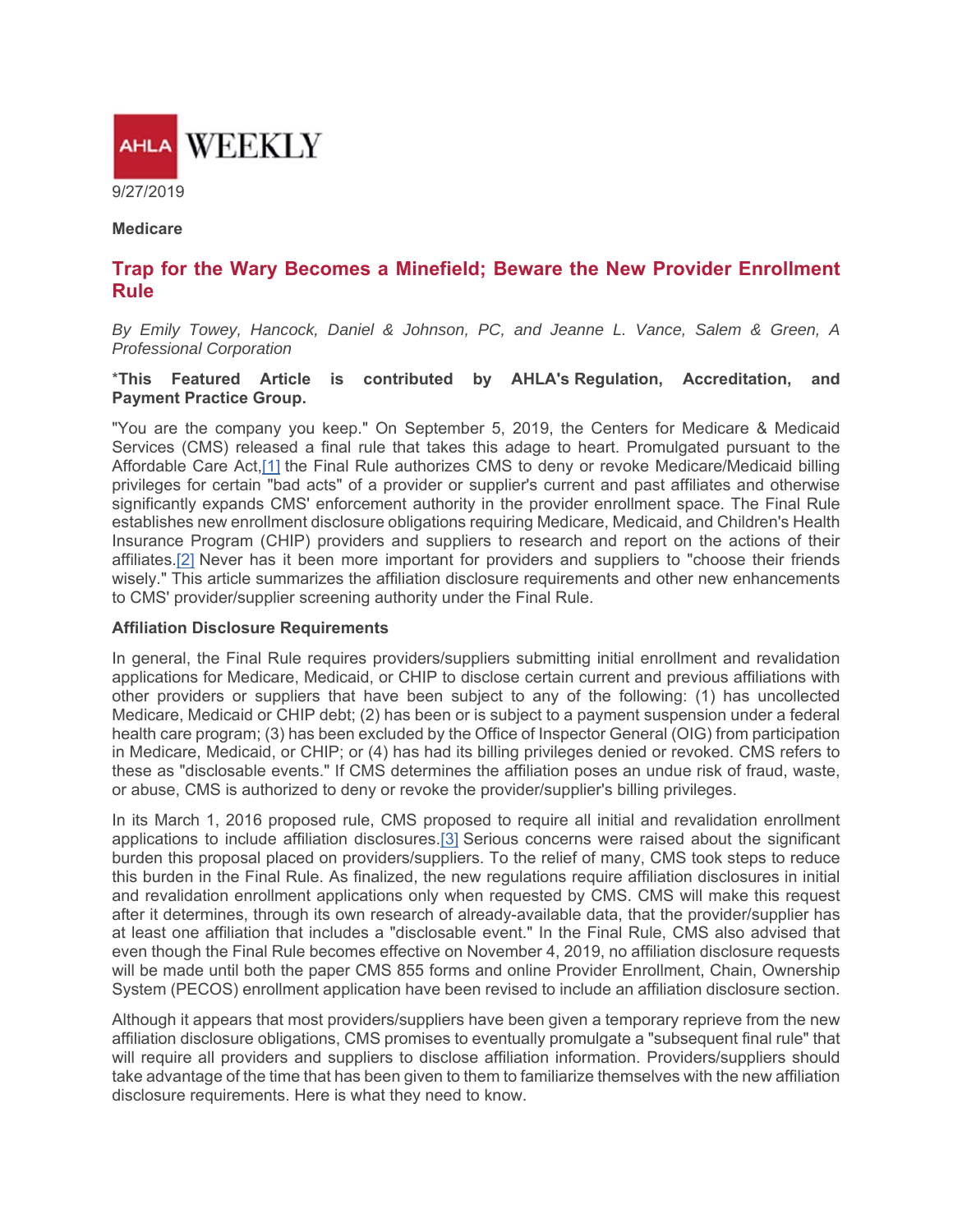### *1. Providers/suppliers should map out and examine which relationships constitute an "affiliation" under the Final Rule.*

Determining which relationships constitute a potentially reportable "affiliation" will take time for many providers/suppliers. In fact, this process could involve an analysis of a complex web of organizations and individuals. The Final Rule not only requires the provider/supplier to report its "affiliations," but also to review and potentially report the affiliations of the provider/supplier's individual and organizational owners and managing employees. In short, providers/suppliers must review any relationships over the previous five years between currently or formerly enrolled Medicare, Medicaid, or CHIP providers/suppliers and those individuals/organizations required to be listed in Sections 2, 5 and 6 of the provider/supplier's CMS 855 enrollment application.

The Final Rule establishes a broad definition of "affiliation," which will impose a significant burden on providers/supplier to identify and track relationships that constitute potentially reportable affiliations. This is particularly true for larger provider/supplier organizations or health systems. If, over the previous five years, the provider/supplier or one of its owners/managing employees held any of the following interests in a currently or formerly enrolled Medicare, Medicaid, or CHIP provider, it constitutes a potentially reportable "affiliation":

- A 5% or greater direct or indirect ownership interest.
- A general or limited partnership interest (regardless of the percentage).
- An interest in which an individual or entity exercises operational or managerial control over, or directly or indirectly conducts, the day-to-day operations of another organization currently or formerly enrolled in Medicare, Medicaid, or CHIP. Note that the individual/organization can exercise managerial control through a contractual or other type of arrangement and is not required to be a W-2 employee.
- An interest in which an individual is acting as an officer or director of a corporation currently or formerly enrolled in Medicare, Medicaid, or CHIP.
- Any reassignment relationships.[4]

## *2. Only affiliations that include a "disclosable event" must be reported.*

Once the provider/supplier develops a list of affiliations, it must decide which affiliations require disclosure, if any. Not all affiliations are required to be disclosed through the enrollment process. Only affiliations that include one or more of the below "disclosable events" must be reported.

- *Current uncollected Medicare, Medicaid, or CHIP Debt*—In the Final Rule, CMS explained that "uncollected debt" refers to any debt stemming from a Medicare, Medicaid, or CHIP overpayment for which CMS or the state has sent notice of the debt, such as a demand letter or other formal request for payment, to the affiliated provider or supplier and which has not been fully repaid. Civil monetary penalties and assessments are also included. Any affiliated providers/suppliers with an unpaid debt, regardless of the amount owed or if it is subject to appeal, must be reported.
- *Payment suspension under a federal health care program*—In the Final Rule, CMS clarified that any affiliated provider/supplier who has been subject to payment suspensions under a federal health care program, regardless of the specific regulatory basis involved must be reported.
- *Exclusion by the OIG from participation in Medicare, Medicaid or CHIP*—Affiliated provider/supplier exclusions must be reported regardless of whether the exclusion is being appealed or when it occurred or was imposed.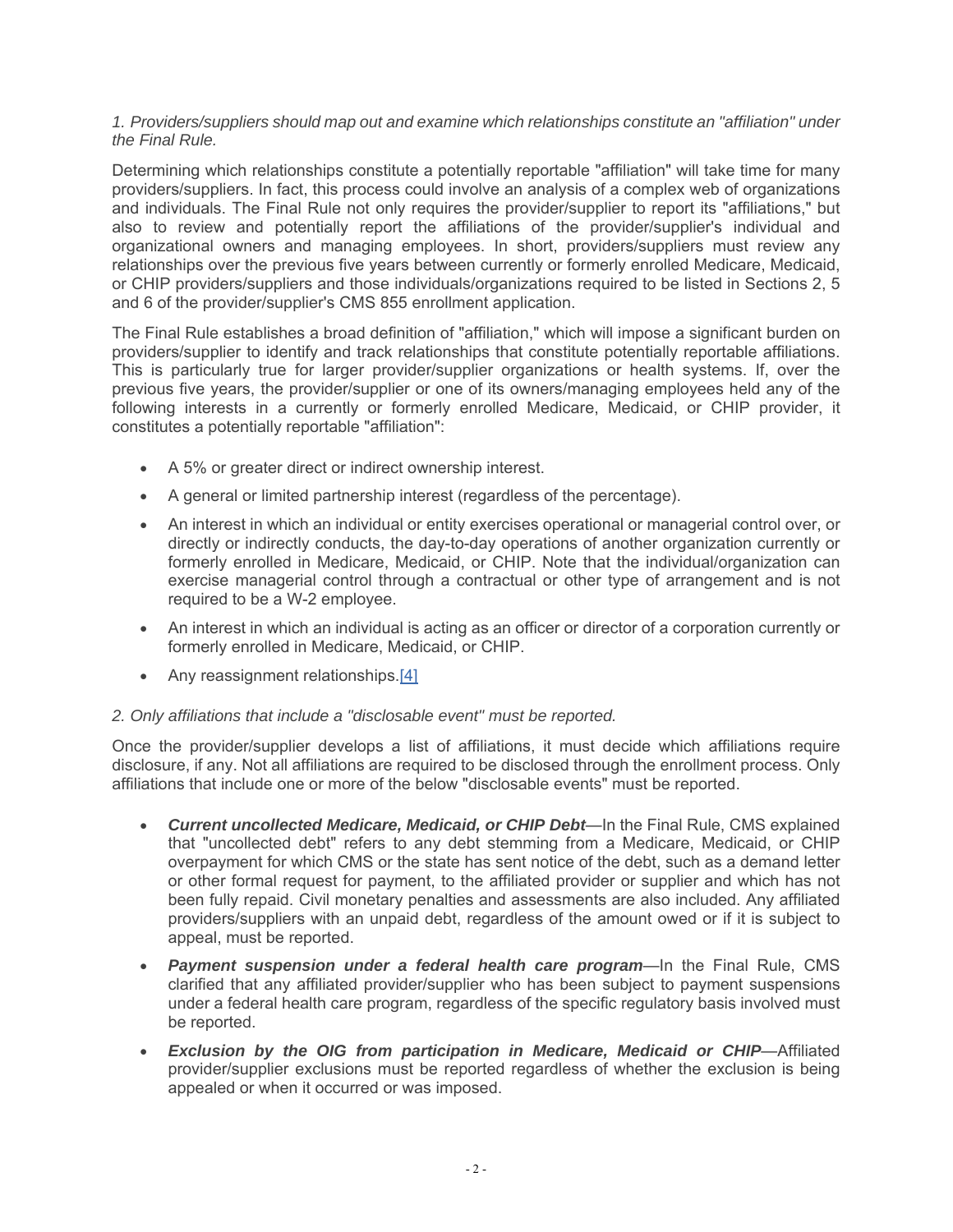*Medicare, Medicaid, or CHIP Enrollment Denial, Revocation, or Termination*—Even voluntary terminations must be disclosed if the affiliated provider/supplier voluntarily terminated "to avoid a potential revocation or termination."[5] Providers/suppliers must report all denials, revocations or terminations of affiliated providers/suppliers, regardless of when the it happened or why it happened.[6]

It is important to note that any "disclosable events" currently under appeal must be reported, but those "disclosable events" overturned on appeal are not reportable. Also, even those "disclosable events" that occurred outside of the period of affiliation must be reported. CMS did not establish a lookback period for disclosable events. This will require providers/suppliers to make reasonable efforts to research whether an affiliate provider/supplier was subject to a disclosable event many years in the past even if the affiliation was just recently established.

## *3. CMS will determine whether any reported affiliations pose an "undue risk" of fraud, waste or abuse.*

No affiliation disclosures will be required until the CMS 855 enrollment forms and PECOS has been updated to allow providers/suppliers to report the information about affiliations with disclosable events.[7] Once the enrollment forms are updated and CMS requests an affiliation disclosure, if a provider/supplier fails to "fully and completely" disclose required affiliation information, CMS has the authority to deny or revoke the provider/supplier's billing privileges.[8] After the provider/supplier discloses the information, CMS will review the affiliation information. If CMS determines that an affiliation poses an undue risk of fraud, waste, or abuse, CMS may deny or revoke the provider/supplier's billing privileges.[9]

Throughout the Final Rule, CMS assures providers/suppliers that it will make "undue risk" determinations with caution. The new regulations explain that CMS will consider the following factors when deciding:

- The duration of the affiliation.
- Whether the affiliation still exists and, if not, how long ago it ended.
- The degree and extent of the affiliation.
- If applicable, the reason for the termination of the affiliation.
- The type of disclosable event.
- When the disclosable event occurred or was imposed.
- Whether the affiliation existed when the disclosable event occurred or was imposed.
- If the disclosable event is an uncollected debt, the amount of the debt, whether the affiliated provider/supplier is repaying the debt, and to whom the debt is owed.
- If a denial, revocation, termination, exclusion, or payment suspension is involved, the reason for the disclosable event.
- Any other evidence that CMS deems relevant to its determination.[10]

## *4. Affiliation disclosure requirements and Medicaid.*

State Medicaid programs are required to adopt the same affiliation disclosure requirements. The Medicaid affiliation disclosure rules will not become effective until the Medicaid programs revise their electronic and paper enrollment forms. State Medicaid programs are permitted to implement the new rules in one of two ways: (1) state Medicaid programs may require all newly enrolling and revalidating Medicaid providers to report affiliations with disclosable events, or (2) state Medicaid programs may require affiliation disclosures only upon request by the state. It will be important for providers/suppliers to pay attention to which option is chosen by the states in which the providers/suppliers do business.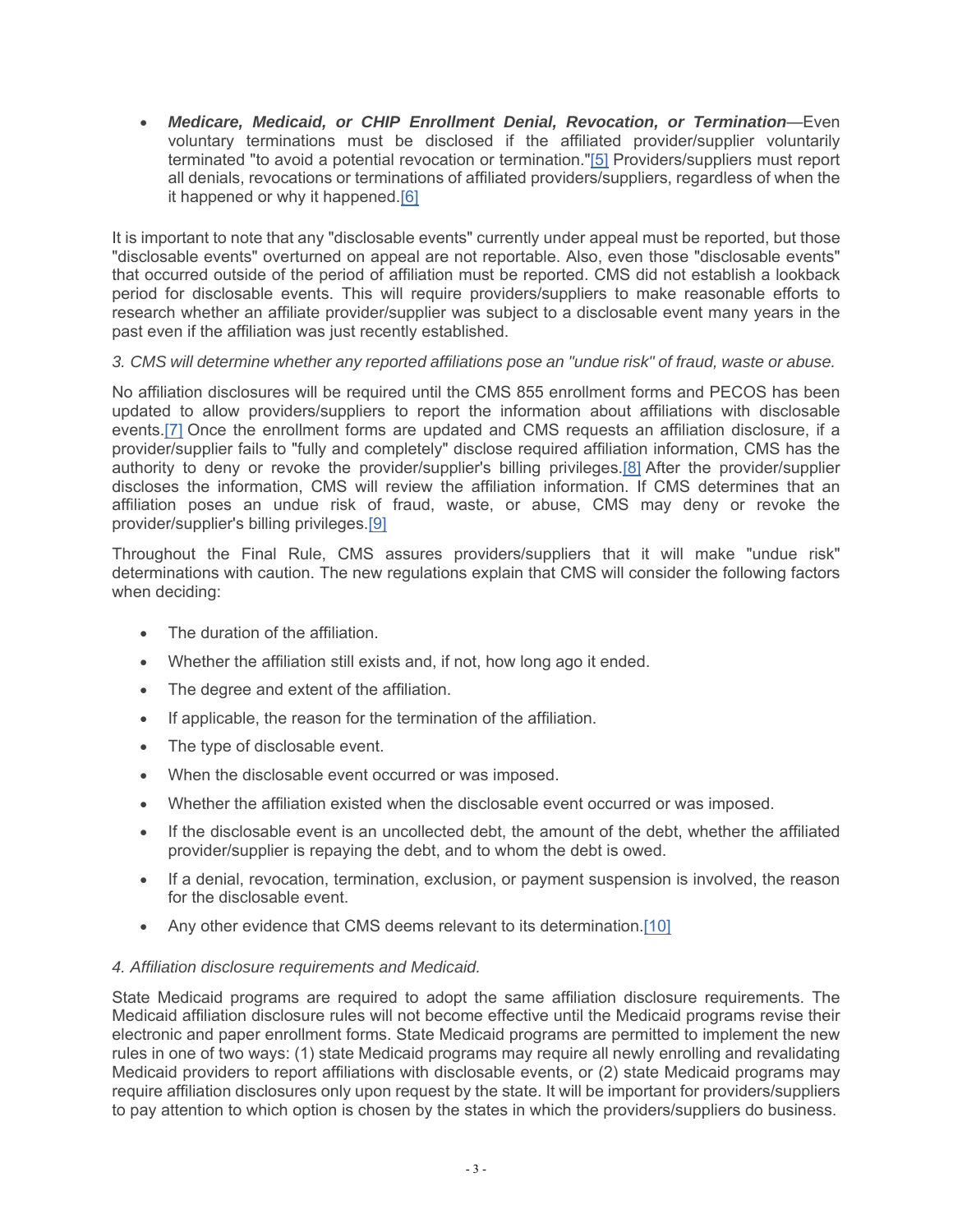### *5. More guidance will be issued by CMS regarding affiliation requirements.*

Although CMS has established a more targeted approach to implement the new affiliation disclosure requirements, CMS seeks public comment on potential approaches for obtaining affiliation information from all initially enrolling and revalidating providers/suppliers. Comments must be submitted to CMS by November 4, 2019. Once CMS has an opportunity to review the public comments, it will publish a "subsequent final rule" on the process.

CMS also promises to publish subregulatory guidance on the affiliation reporting requirements. CMS acknowledges that it may difficult for providers/suppliers to access "disclosable event" information for all affiliations, and indicates that it will publish subregulatory guidance to explain what the agency considers to be reasonable efforts made by or on behalf of a provider/supplier to research and report affiliations with disclosable events.

### **CMS' Enhanced Enforcement Authority**

*1. Enrollment non-compliance can jump from one enrollment to another, and one legal entity to another, exponentially increasing the cost of mistakes.*

Under the Final Rule, CMS will have the ability to deny or revoke a provider or supplier's enrollment in the Medicare program if it determined that the provider or supplier is currently revoked under a different name, numerical identifier, or business entity and the reenrollment bar period that attaches to an enrollment revocation has not expired.[11] CMS will determine the "degree of commonality" between the entities or other enrollments to determine whether to deny or revoke a separate enrollment by considering the following factors:

- Owning and managing employees and organization (whether listed on the CMS 855 application or not);
- Geographic location;
- Provider or supplier type;
- Business structure: and
- Any evidence indicating that the two parties are similar or that the provider/supplier was created to circumvent the revocation and reenrollment bar.[12]

Commenters to the Final Rule inquired as to whether CMS would automatically determine that another provider or supplier enrollment has a "degree of commonality" with the denied or revoked provider/supplier was attempting to circumvent enrollment requirements; CMS declined to say no, but did say that an intent to circumvent the enrollment requirements was only one of several factors to be considered.[13]

In addition, CMS may now revoke a provider or supplier's Medicare enrollment(s) if the provider or supplier billed for services performed at or items furnished from a location that it knew or should have known did not comply with Medicare enrollment requirements.[14] In determining whether another location's revocation should be revoked, CMS will consider:

- The reason for and the specific facts behind the location's non-compliance;
- The number of additional locations involved;
- Whether the provider or supplier has a history of final adverse actions or payment suspensions;
- The degree of risk that the location's continuance poses to Medicare;
- The length of time the location was non-compliant;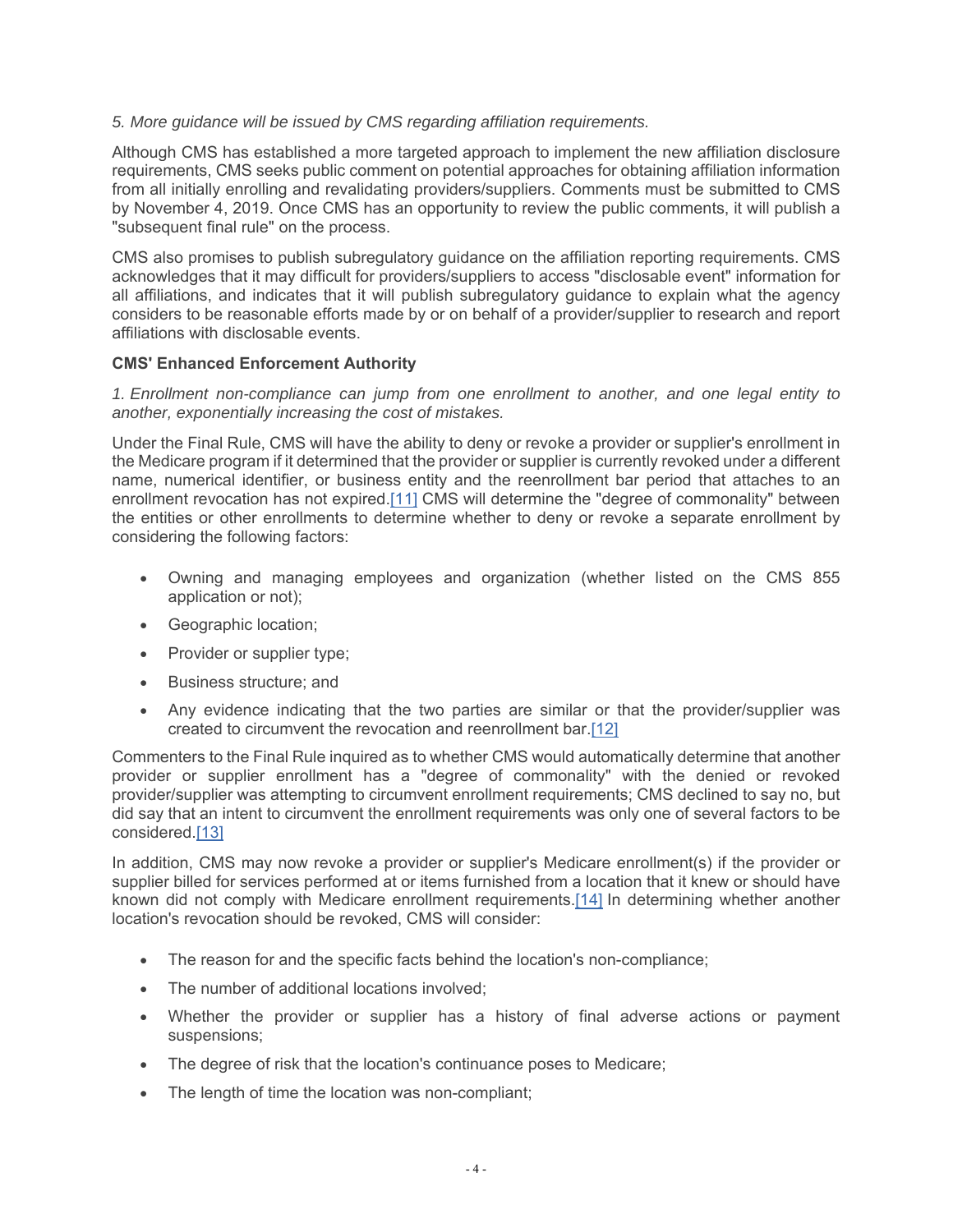- The amount billed from the non-compliant location; and
- Other information deemed relevant by CMS.[15]

A frequent reason for a provider or supplier's failed site visit is a relocation that has not been timely reported to CMS, or the population of the site where health care is provided on the Medicare enrollment form with another address for the provider or supplier (such as the correspondence address). Such events could certainly cause a legal organization to lose ALL of its Medicare enrollments. CMS refers to a "false storefront" in the commentary to the Final Rule if the provider or supplier is billing using the old location as the site of service,[16] which suggests that CMS may review this kind of mistake unfavorably under the Final Rule.

These new provisions make clear that the consequences for enrollment mishaps can be devastating to provider/supplier organizations that operate more than a single provider or supplier location.

### *2. CMS foreshadows more provider/supplier enrollment revocations for failure to timely report any changes to Medicare enrollment information.*

CMS enacted an expanded regulation to allow revocation of any provider or supplier's Medicare enrollment for failure to timely report changes to Medicare enrollment information.[17] Currently, only specific provider types (physicians, nonphysicians, and other nonphysician practitioners) have a regulation that specifies failure to timely report enrollment changes as the basis for a revocation, and revocation is enumerated only for certain specific enrollment information.[18] In addition, there is a current regulation that provides that noncompliance with enrollment rules can provide a basis for revocation for all provider and supplier types.[19] CMS indicates that it is not truly expanding its revocation authority, just consolidating the rules in one place.[20]

The Final Rule indicates that in deciding to revoke an enrollment, CMS will consider the following:

- Whether the data was reported;
- If the data was reported, how late;
- The materiality of the data in question; and
- Any other information CMS deems relevant.[21]

In the commentary to the Final Rule, CMS indicates that "any decision to revoke will not be taken likely," and that the intention is to focus on "significant cases of non-reporting."[22]

It is somewhat common for providers and suppliers to report changes late when discovered after the legal reporting deadline. It will take time to determine the impact of this new "expanded" or "reorganized" rule on such occurrences; it is reasonable to expect that CMS will increase the frequency of enrollment revocations on this basis. What is clear is that providers and suppliers need to take seriously monitoring operational changes that are a part of the Medicare enrollment file and that all deliberate efforts should be made to report such changes timely.

#### *3. CMS expands its enrollment enforcement authority in a host of additional enrollment areas.*

In addition to the matters set forth above, CMS expands its enforcement authority in the Final Rule in a variety of other areas, including the following:

 Allowing the revocation of the enrollment of a physician or eligible professional who has a pattern or practice of ordering, certifying, referring, or prescribing Medicare Parts A or B services, items, or drugs that is abusive, represents a threat to the health and safety of Medicare beneficiaries, or otherwise fails to meet Medicare requirements;[23]